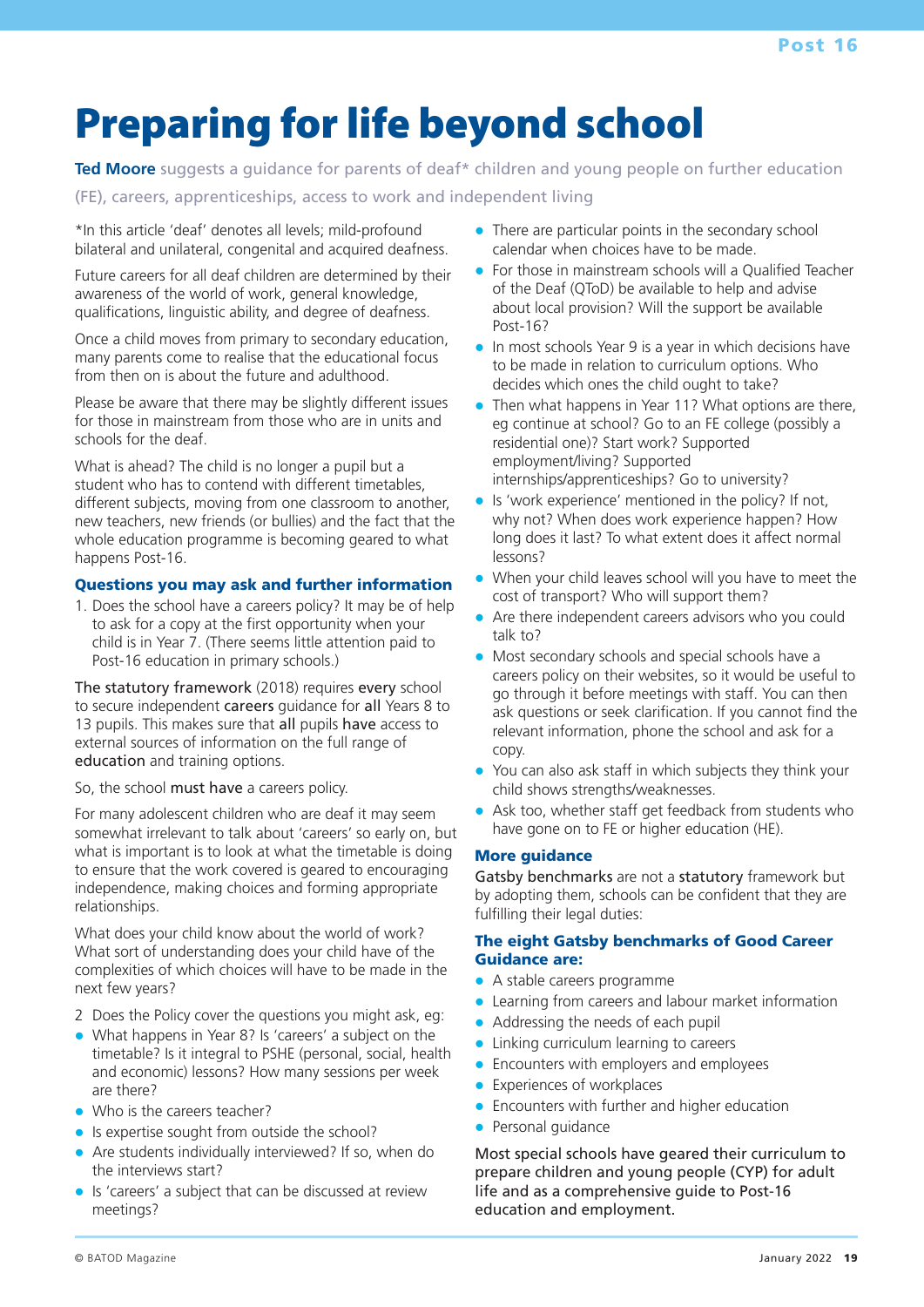Log on to the school's website for more information.

#### Links to other policies that schools ought to have.

- PSHE curriculum
- Post-16 curriculum
- Teaching and learning policy
- $\bullet$ Equal Opportunities policy
- Experience in work policy

#### Access to work

- Funding from the government used to cover the costs of any support needs or adaptations in the workplace and for support at job interviews.
- Access to Work funding is available to people with a disability already in or about to start paid employment (at or above the minimum wage), those who are selfemployed, and those on apprenticeships, traineeships and supported internships.
- It is a discretionary scheme and young people may need help when applying for the first time as they may be asked to justify their support needs and provide quotes for support worker fees.

#### For further details visit www.gov.uk/access-to-work/overview

Also, there is quite a lot of very useful guidance on the internet, eg the National Deaf Children's Society (NDCS) and Deaf Unity.

#### **NDCS**

- The Buzz: Website for deaf young people with lots of information on topics such as college, university, relationships and future options: www.buzz.org.uk/category/yourfuture
- Pages for deaf young adults on a range of topics: www.ndcs.org.uk/our-services/deafyoung-adults-19-25
- Examples of deaf adults in a range of jobs: www.ndcs.org.uk/role-models

Finally, provide opportunities to talk with your young person about Post-16 options, encourage interests, explore possibilities, and early on, don't shoot down ideas that your child puts forward that seem beyond them. If they react negatively, it may shut down the whole exploration process.

#### Acknowledgements

Help was provided by Abi Morton and Sharon Brewster of the Oxfordshire Hearing Impairment Team.



*Ted Moore is a former president of BATOD and former Head of Oxfordshire Sensory Support Service.*

# Please don't share your BATOD membership...

**We are aware that some personal memberships are being used as school memberships** 

I am sure most members know that we do not have school memberships – just personal memberships.

**If you choose to make your magazines, journals and other information from BATOD available school-wide, you are affecting the work that the Association is able to do on behalf of its membership.** 

It is only by keeping our membership numbers high that we can continue to support our members in all aspects of their work, run good and successful conferences and contribute to policy development throughout the UK.

#### Encourage your colleagues, SENCO and classroom assistants to join BATOD to **BATOD** enjoy the benefits **British Association of**<br>Teachers of the Dea of membership

BATOD Mentoring scheme

### **Are you a newly qualified ToD? Have you recently taken up a new role? Are you working in isolation?**

The BATOD mentoring scheme is delighted to share that it will be ready to receive applications from BATOD members seeking mentoring support from January 2022.

Are you interested in becoming a BATOD mentor? Following the first BATOD mentoring training day on 12/11/2021 we will be welcoming applications again with a training date to be set for Spring 2022.

Please email **mentoring@batod.org.uk** for further information and to request an application form.